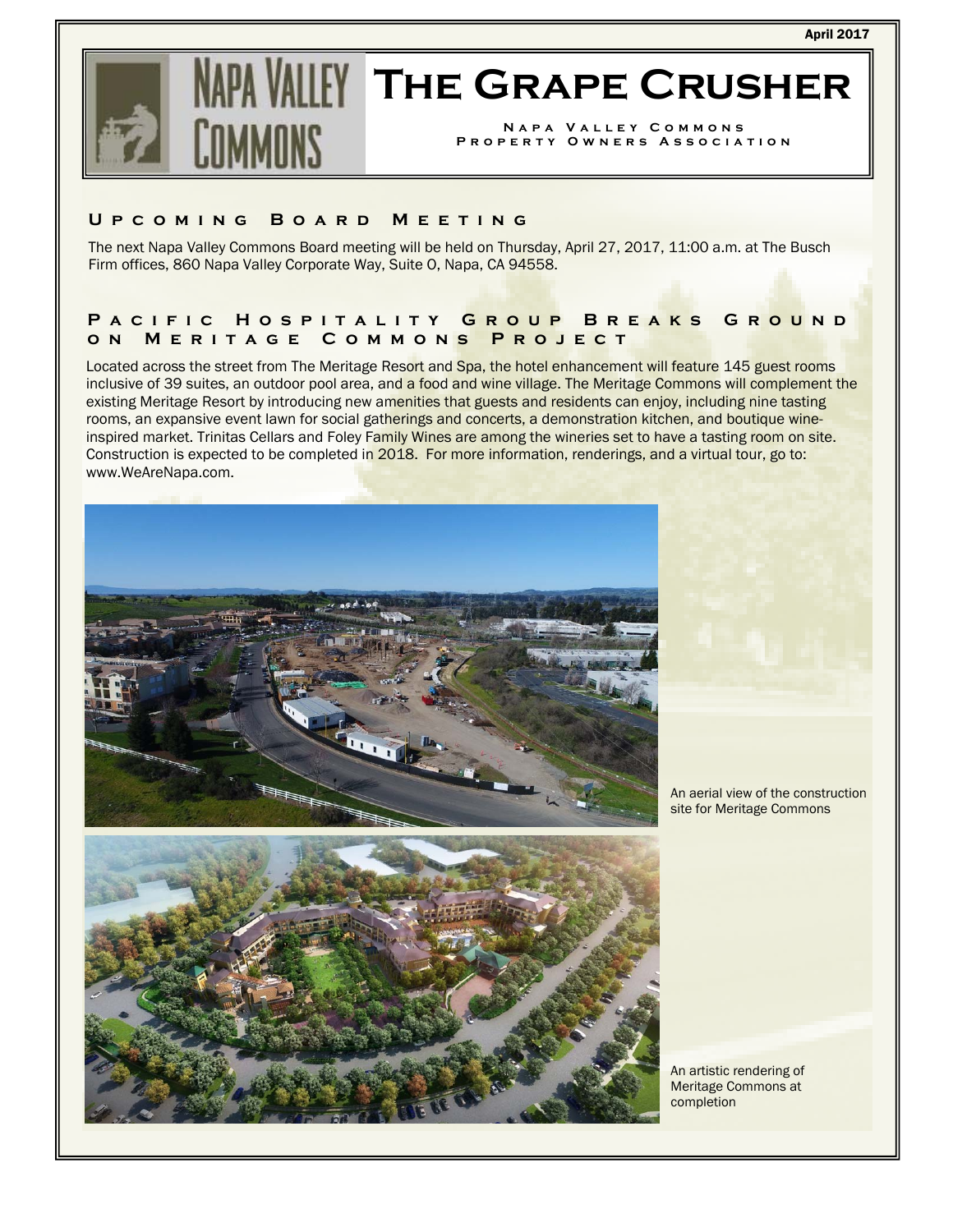# **Planned Pedestrian Improvements at Napa Valley Commons**



It is common to see people walking in the bike lanes at Napa Valley Commons. Some of those walks end up at the beautiful Vista Point Park…home to the grape crusher statue.

In harmony with the vision of the new Design Guidelines, the Board of Directors of the Napa Valley Commons Property Owners Association is actively working to create safe pedestrian movement throughout our business park.

As presently contemplated and depicted in the graphic below, there are several elements to our pedestrian plan that combine to create safe pedestrian movement; concrete sidewalks, crosswalks and walking trails are central features of the plan.

In 2017 and 2018 you will begin to see segments of sidewalks constructed. Our pedestrian plan contemplates linking Napa Valley Commons with the proposed extension of the Vine Trail. The pedestrian project will be phased and will likely take several years to complete. The good news is that we have a vision for safe pedestrian movement and we have good support from property owners. We invite you to share your ideas related to improvements with us!

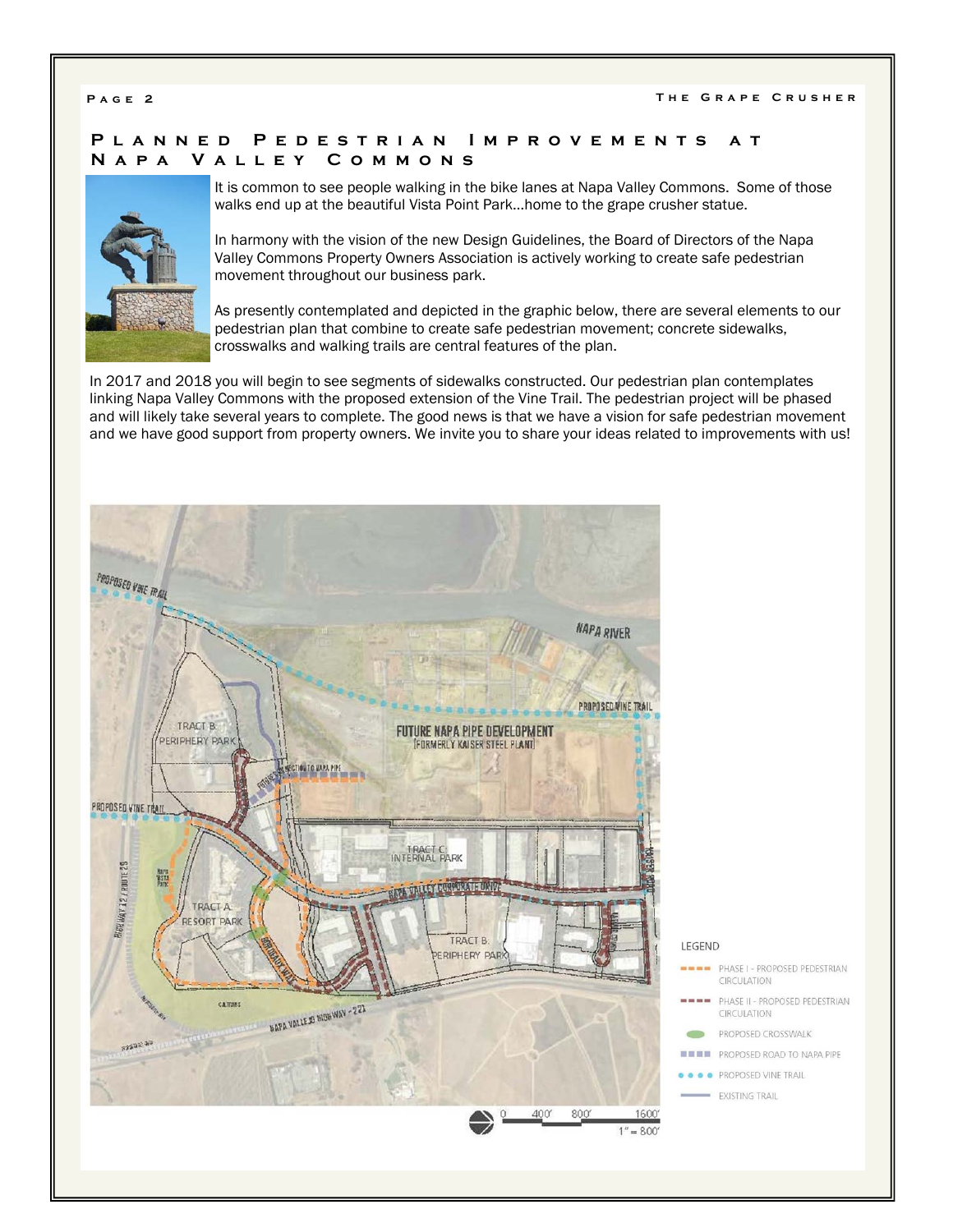### **2017 Tree Care Complete**

Napa Valley Commons is home to more than 1,200 trees. The trees are a major feature at Napa Valley Commons and add significant visual appeal and value to our property.

Each year our trees are professionally evaluated by an arborist for proper trimming and care. In 2017 this professional evaluation resulted in more than 265 trees receiving some level of maintenance attention. You may have noticed several Cleary trucks throughout the business park during March performing the work detailed in the Master Tree Health Care Plan. As in times past, we hope that this important work did not cause any disruption to your business.

If you have any questions, concerns, or comments regarding tree care at Napa Valley Commons, please feel free to reach out to our project manager at Advanced Property Management, Johnathan Kaufman at 866-946-0800 x800 or by email at johnathan@advancedmgmt.com.



### **Want Your Business Featured?**

We like to feature articles on tenants at Napa Valley Commons so that we can promote awareness of the many businesses that we have here. The articles are also featured on the Napa Valley Commons website at www.napavalleycommons.com.

If you are a tenant and would like your business to be featured in an upcoming newsletter, please contact Johnathan Kaufman at johnathan@advancedmgmt.com.